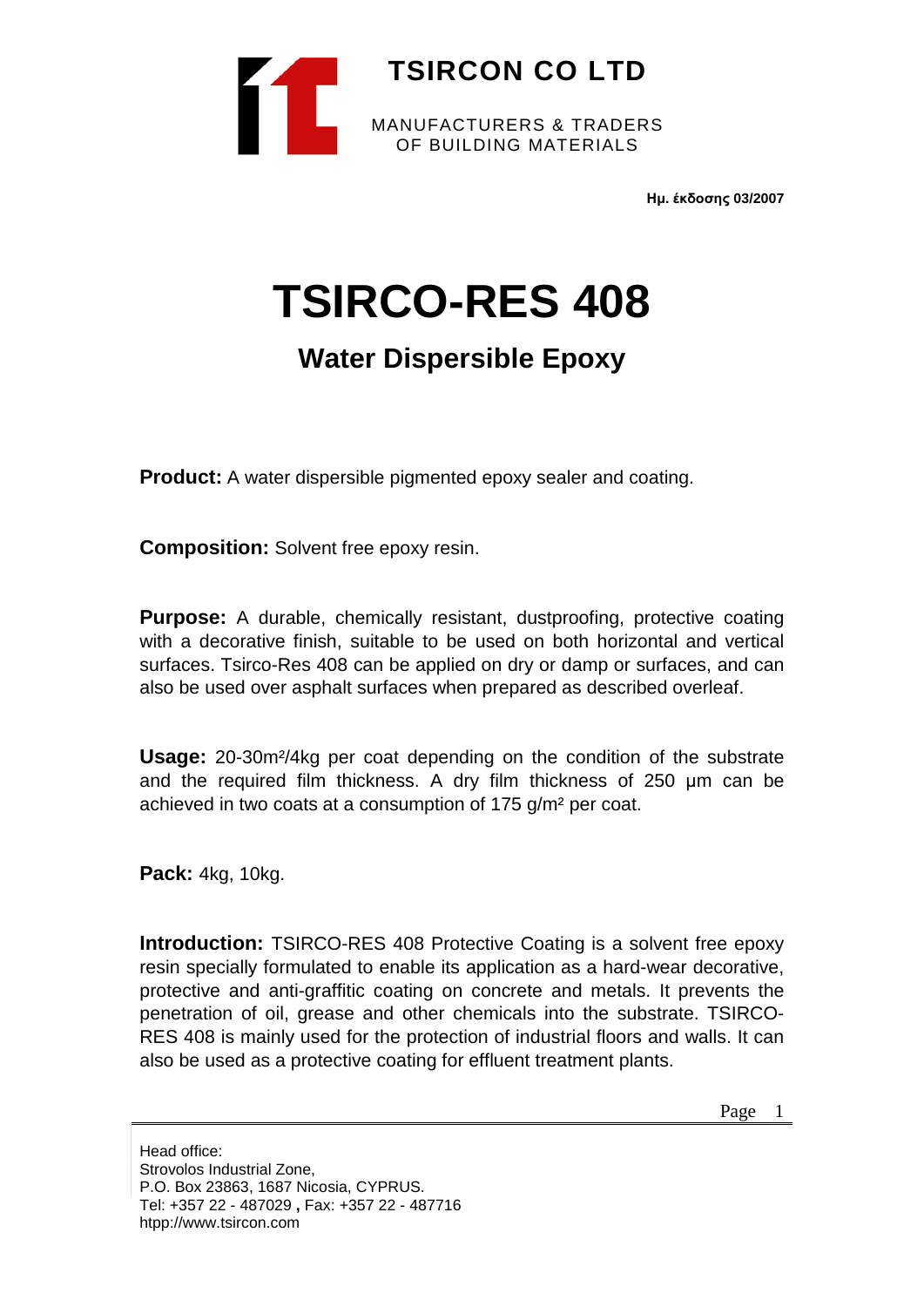

### **Advantages:**

Advantages of TSIRCO-RES 408 can be summarised as:

- Good abrasion resistance
- Good chemical resistance
- Good adhesion to most substrates
- Economical protective coating
- Low odour
- Easily cleaned thus characterised as hygienic
- Easy cleaning of equipment
- Non flammable (solvent-free)
- Environmental benefit (friendly to environment)
- It can be used in confined areas

### **Properties:**

Pot life: About 3 hours at 20°C

Colours: The standard colours are White, Grey, Green and Red. A wide range of further colours is offered by Special order.

Drying time: About 12 hours Tack Free at 20 °C

Period between subsequent coats: Within 24 hours at 20 °C

Open to full traffic: 7 days

Minimum application temperature: 8 °C

Chemical resistance: Tests have been carried out to determine the resistance of Tsirco-Res 408 to certain chemicals as shown below:

| <b>CHEMICALS</b>                                         | PERMANENT RESISTANT |
|----------------------------------------------------------|---------------------|
| <b>ACIDS</b><br>Sulphuric Acid 50%<br>Sulphuric Acid 95% | Excellent<br>Poor   |
| <b>HYDROCARBON OILS</b><br>Machine Lubricant oil         | Excellent           |

Page 2

Head office: Strovolos Industrial Zone, P.O. Box 23863, 1687 Nicosia, CYPRUS. Tel: +357 22 - 487029 **,** Fax: +357 22 - 487716 htpp://www.tsircon.com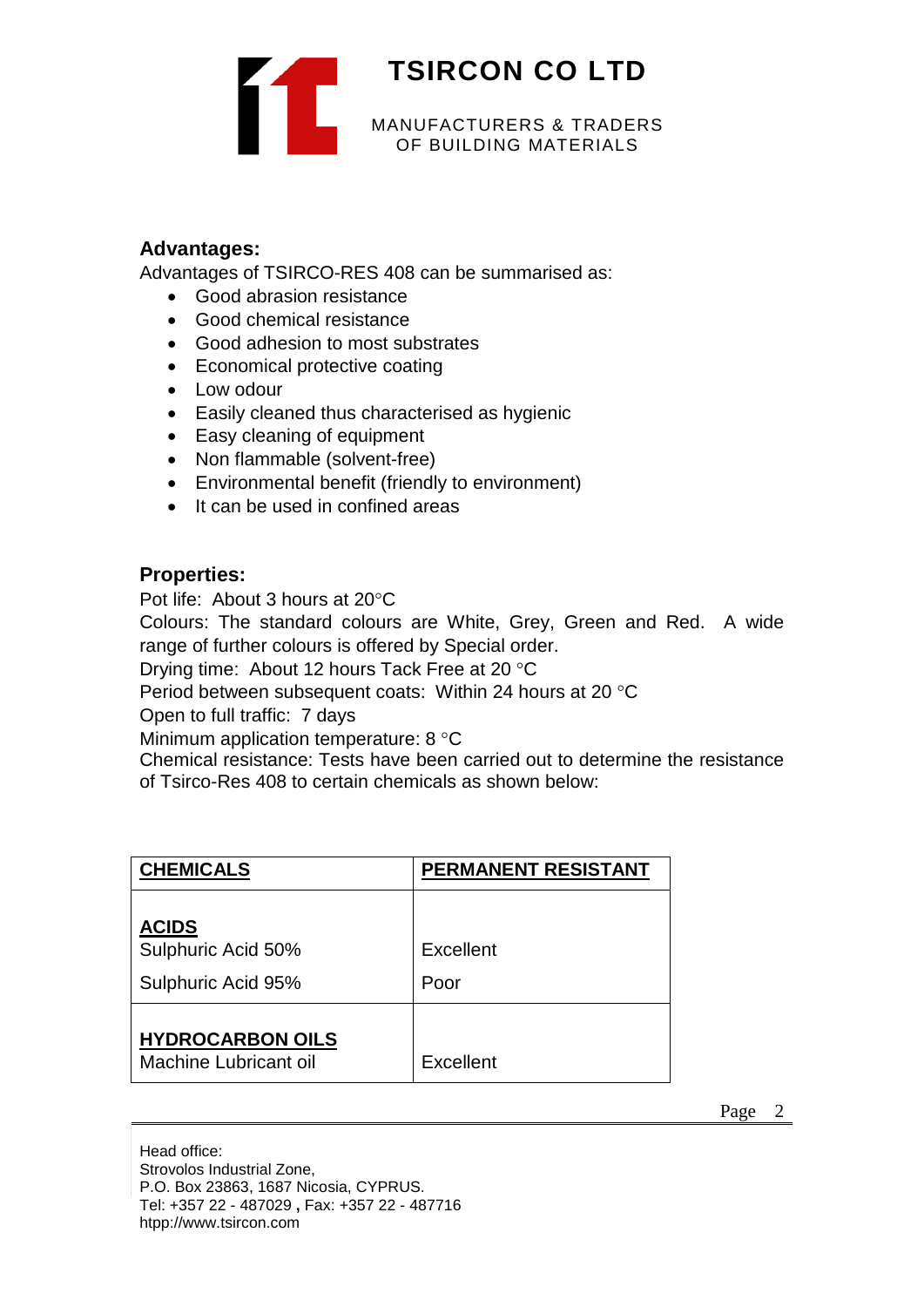

# **TSIRCON CO LTD**

#### MANUFACTURERS & TRADERS OF BUILDING MATERIALS

| <b>HYDROCARBON SOLVENTS</b>                |                  |
|--------------------------------------------|------------------|
| Xylene                                     | Excellent        |
| <b>White Spirit</b>                        | Excellent        |
| <b>ALKALIS</b><br>Caustic Soda 50%         | Excellent        |
| <b>Salts</b><br><b>FERRIC CHLORIDE 40%</b> | <b>Excellent</b> |

**Where to use:** It can be used as a hard-wear dustproofing, protective, decorative sealer or coating in areas such as abattoirs, car show-rooms, food storage and preparation areas, engineering shops, car parks, garages, laboratories, sewage treatment plants, hospitals, nuclear power stations, breweries, water supply installations e.t.c. Asphalt surfaces over six months old that have been exposed for at least one full summer period can be coated with TSIRCO-RES 408. This will ensure that all volatile vapours have been released so that they will not blister the coating. Such surfaces must be prepared by scrapping and cleaning, possibly with the use of detergents. If the surface is very porous use TSIRCO-ASPHALTIC LATEX for sealing as described in the relevant technical leaflet before coating with TSIRCO-RES 408.

## **How to use:**

## **1. Preparation**

Care must be taken before the application of TSIRCO-RES 408, to ensure that all surfaces to be treated are structurally sound, clean and free from loose materials and other contaminants such as oil, grease, dust, paints or other surface coatings. Grid blasting can be used for the preparation of existing surfaces. Where this is not possible then use TSIRCO-ACID ETCH provided no contact with metal surfaces will occur, followed by thorough rinsing with water. For very weak substrates a high penetration primer, TSIRCO-RES 173, is recommended. Prior to this, any defects on the surface should be repaired

Head office: Strovolos Industrial Zone, P.O. Box 23863, 1687 Nicosia, CYPRUS. Tel: +357 22 - 487029 **,** Fax: +357 22 - 487716 htpp://www.tsircon.com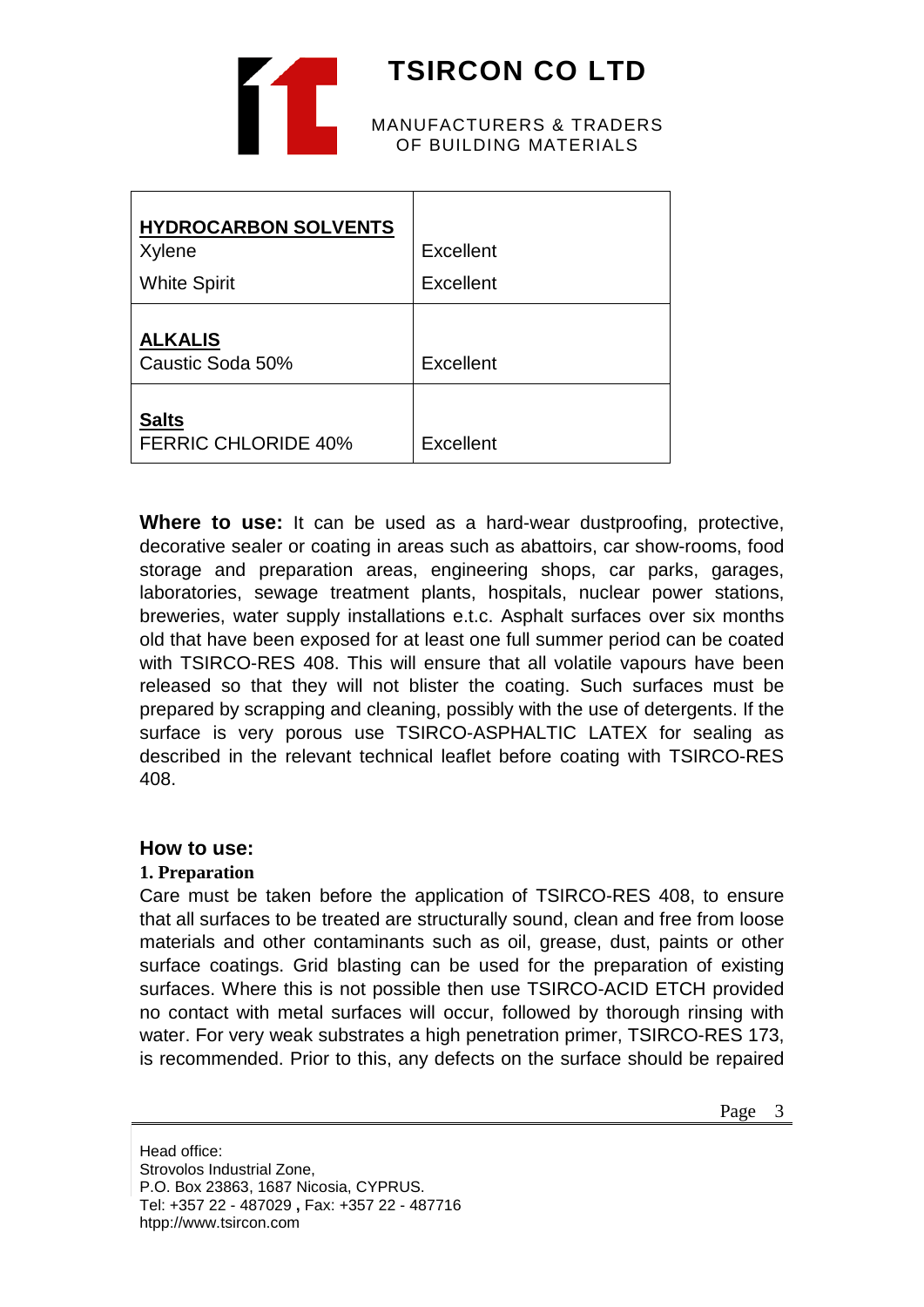

# **TSIRCON CO LTD**

MANUFACTURERS & TRADERS OF BUILDING MATERIALS

with the use of our repair systems of the series TSIRCO-RES or TSIRCO-POLY.

## **2. Mixing**

TSIRCO-RES 408 consists of the Base and the Hardener in pre-weighed, ready-to-mix proportions. The entire contents of the Hardener and the Base should be poured in a metal container and mixed thoroughly for at least 3 minutes, preferably by the use of a slow speed mechanical stirrer. Mixing during cold weather is aided by prior storage of the tins in a warm environment. Never keep the tins under direct sunlight, especially in warm climates, prior to their mixing because it shortens their pot life.

#### **3. Application**

To apply TSIRCO-RES 408 on the prepared surface use a brush, roller or airless spray which helps to achieve a continuous coating of uniform thickness. The second coat should be applied in the same way after the film reaches a tack free touch, however within 24 hours from first coat. If a nonslip surface is desired, broadcast TSIRCO-STRONGS 10 or 11 while the first coat is still tacky. Before applying the second coat, brush off any excess loose aggregate. Alternatively, use TSIRCO-RES 408 AS which is the same product as TSIRCO-RES 408 but with Anti-Slip properties. In such a case, no need to scatter TSIRCO-STRONGS to achieve the anti-slip effect.

**Coverage Rate:** As a general guide, use 0,13-0,20 kg/m<sup>2</sup> per coat. This coverage rate varies according to the porosity and texture of the surface and also on the climatic conditions.

**Cleaning:** All tools must be cleaned with warm water.

**Handling Precautions:** All protection measures should be taken to avoid skin contact with the product.

Page 4